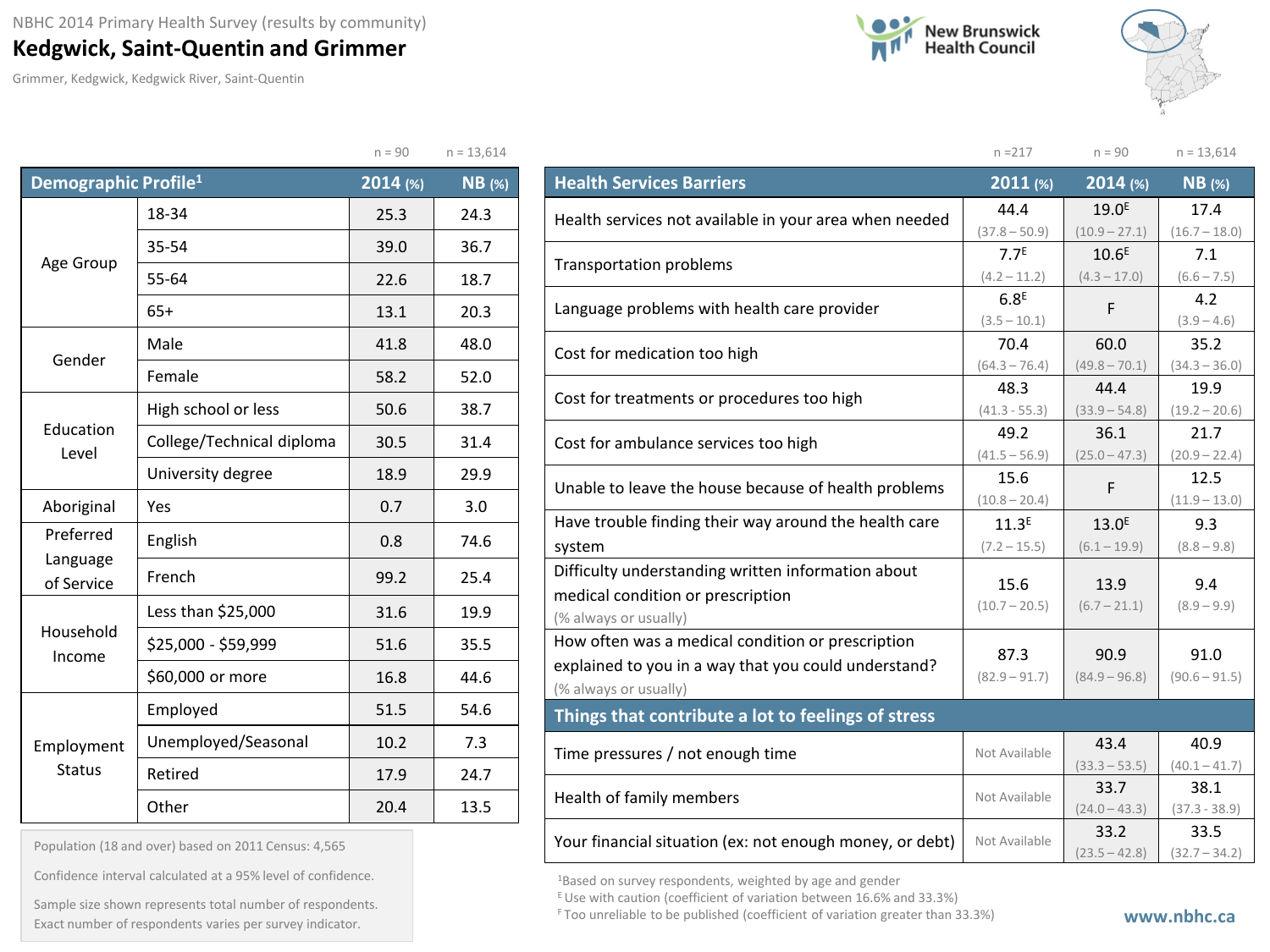## **Kedgwick, Saint-Quentin and Grimmer**

 $\uparrow$  = Higher than 2011 results

 $\blacklozenge$  = Lower than 2011 results

| $n = 217$ | $n = 90$ | $n = 90$ | $n = 13,614$ |
|-----------|----------|----------|--------------|

|                                                  | $n = 217$               | $n = 90$                | $n = 13,614$            |
|--------------------------------------------------|-------------------------|-------------------------|-------------------------|
| <b>Health Profile</b>                            | $2011$ (%)              | 2014 (%)                | $NB$ (%)                |
| Self-rated Health (% very good or excellent)     | 53.2                    | 38.3                    | 50.5                    |
|                                                  | $(46.6 - 59.8)$         | $(28.3 - 48.2)$         | $(49.6 - 51.3)$         |
| Self-rated mental or emotional health            | Not Available           | 50.6                    | 65.4                    |
| (% very good or excellent)                       |                         | $(40.3 - 60.8)$         | $(64.6 - 66.2)$         |
| "My health largely depends on how well I take    | 46.3                    | 46.0                    | 55.2                    |
| care of myself" (% strongly agree)               | $(39.6 - 53.6)$         | $(35.8 - 56.2)$         | $(54.4 - 56.0)$         |
| Number of prescription medications taken on a    | 7.7 <sup>E</sup>        | 19.0 <sup>E</sup>       | 15.2                    |
| regular basis <sup>3</sup> (%6 or more)          | $(3.3 - 12.1)$          | $(8.0 - 30.1)$          | $(14.5 - 15.9)$         |
| Discuss regularly with a health professional on  |                         |                         |                         |
| improving health or preventing illness           | 36.7<br>$(29.8 - 43.6)$ | 35.4<br>$(25.4 - 45.4)$ | 25.4<br>$(24.7 - 26.1)$ |
| (% always or usually)                            |                         |                         |                         |
| How long have you been seeing the same family    | 44.9                    | 53.5                    | 73.0                    |
| doctor? (% 5 years or more)                      | $(38.2 - 51.6)$         | $(42.9 - 64.1)$         | $(72.2 - 73.7)$         |
| Are you limited in doing activities because of a |                         |                         |                         |
| physical or mental condition, or a health        | Not<br>Available        | 20.3 <sup>E</sup>       | 22.1                    |
| problem? (% yes)                                 |                         | $(12.0 - 28.6)$         | $(21.4 - 22.8)$         |
| <b>Memory Loss</b>                               |                         |                         |                         |
| Someone in household has a memory problem        | Not                     | F                       | 9.9                     |
|                                                  | Available               |                         | $(9.4 - 10.4)$          |
| that interferes with day to day function         | Not                     | F                       | 3.9                     |
|                                                  | Available               |                         | $(3.6 - 4.2)$           |
| <b>Health Behaviours</b>                         |                         |                         |                         |
| Eating fruits and vegetables                     | Not Available           | 48.1                    | 50.4                    |
| (% 5 portions or more a day)                     |                         | $(37.6 - 58.6)$         | $(49.5 - 51.2)$         |
| Moderate or vigorous physical activity           | Not Available           | 53.6                    | 49.0                    |
| (% at least 2 1/2 hours a week)                  |                         | $(43.4 - 63.9)$         | $(48.1 - 49.8)$         |
| Current smoker                                   | Not Available           | $16.1^E$                | 19.2                    |
| (% daily or occasional)                          |                         | $(8.5 - 23.6)$          | $(18.5 - 19.8)$         |
| Unhealthy weight                                 | Not Available           | 30.2                    | 30.8                    |
| (% obese)                                        |                         | $(20.6 - 39.7)$         | $(30.0 - 31.6)$         |

| <b>Chronic Health</b><br>Conditions <sup>1</sup> | $2011$ (%)      | $2014$ (%)        | $2014^2$ (#) | $NB$ (%)        |
|--------------------------------------------------|-----------------|-------------------|--------------|-----------------|
| One or more chronic                              | 56.1            | 54.1              | 2,468        | 61.6            |
| health conditions <sup>3</sup>                   | $(49.4 - 62.8)$ | $(43.9 - 64.3)$   |              | $(60.8 - 62.4)$ |
| Depression                                       | 9.2E            | 19.9 <sup>E</sup> | 907          | 14.9            |
|                                                  | $(5.4 - 12.9)$  | $(11.7 - 28.0)$   |              | $(14.3 - 15.5)$ |
| Asthma                                           | 9.8E            | 16.1 <sup>E</sup> | 737          | 11.8            |
|                                                  | $(5.9 - 13.7)$  | $(8.6 - 23.7)$    |              | $(11.3 - 12.4)$ |
| Chronic pain                                     | 13.2 E          | 15.8 <sup>E</sup> | 720          | 14.0            |
|                                                  | $(8.8 - 17.7)$  | $(8.3 - 23.2)$    |              | $(13.5 - 14.6)$ |
| Gastric Reflux (GERD)                            | 13.7E           | 15.7 <sup>E</sup> | 717          | 16.4            |
|                                                  | $(9.2 - 18.2)$  | $(8.3 - 23.2)$    |              | $(15.8 - 17.0)$ |
| High blood pressure                              | 20.8            | 15.6 <sup>E</sup> | 710          | 27.0            |
|                                                  | $(15.5 - 26.1)$ | $(8.1 - 23.0)$    |              | $(26.2 - 27.7)$ |
| Heart disease                                    | 6.3E            | 10.1 <sup>E</sup> | 461          | 8.3             |
|                                                  | $(3.2 - 9.5)$   | $(3.9 - 16.3)$    |              | $(7.9 - 8.8)$   |
| Mood disorder other                              | 5.3E            | F                 | 368          | 3.0             |
| than depression                                  | $(2.4 - 8.1)$   |                   |              | $(2.7 - 3.2)$   |
| <b>Diabetes</b>                                  | 6.6E            | F                 | 344          | 10.7            |
|                                                  | $(3.4 - 9.9)$   |                   |              | $(10.1 - 11.2)$ |
| Arthritis                                        | 11.5E           | F                 | 281          | 17.4            |
|                                                  | $(7.4 - 15.7)$  |                   |              | $(16.8 - 18.0)$ |
| Cancer                                           | 4.3E            | F                 | 259          | 8.3             |
|                                                  | $(1.7 - 6.9)$   |                   |              | $(7.8 - 8.7)$   |
| <b>Stroke</b>                                    | F               | F                 | 166          | 2.5             |
|                                                  |                 |                   |              | $(2.2 - 2.8)$   |
| Emphysema or COPD                                | 4.6 $E$         | F                 | 81           | 3.0             |
|                                                  | $(1.8 - 7.3)$   |                   |              | $(2.7 - 3.3)$   |

onfidence interval calculated at a 95% level of confidence.

ymbols  $\spadesuit$  and  $\spadesuit$  indicate a statistically significant difference the 95% level of confidence.

Sample size shown represents total number of respondents. Exact number of respondents varies per survey indicator.

<sup>1</sup> Self-reported based on survey respondents

<sup>2</sup> Estimated number of citizens who have the selected chronic health condition

<sup>3</sup> Among the twelve chronic health conditions listed in table located at the right of this page.

 $E$  Use with caution (coefficient of variation between 16.6% and 33.3%)

F Too unreliable to be published (coefficient of variation greater than 33.3%)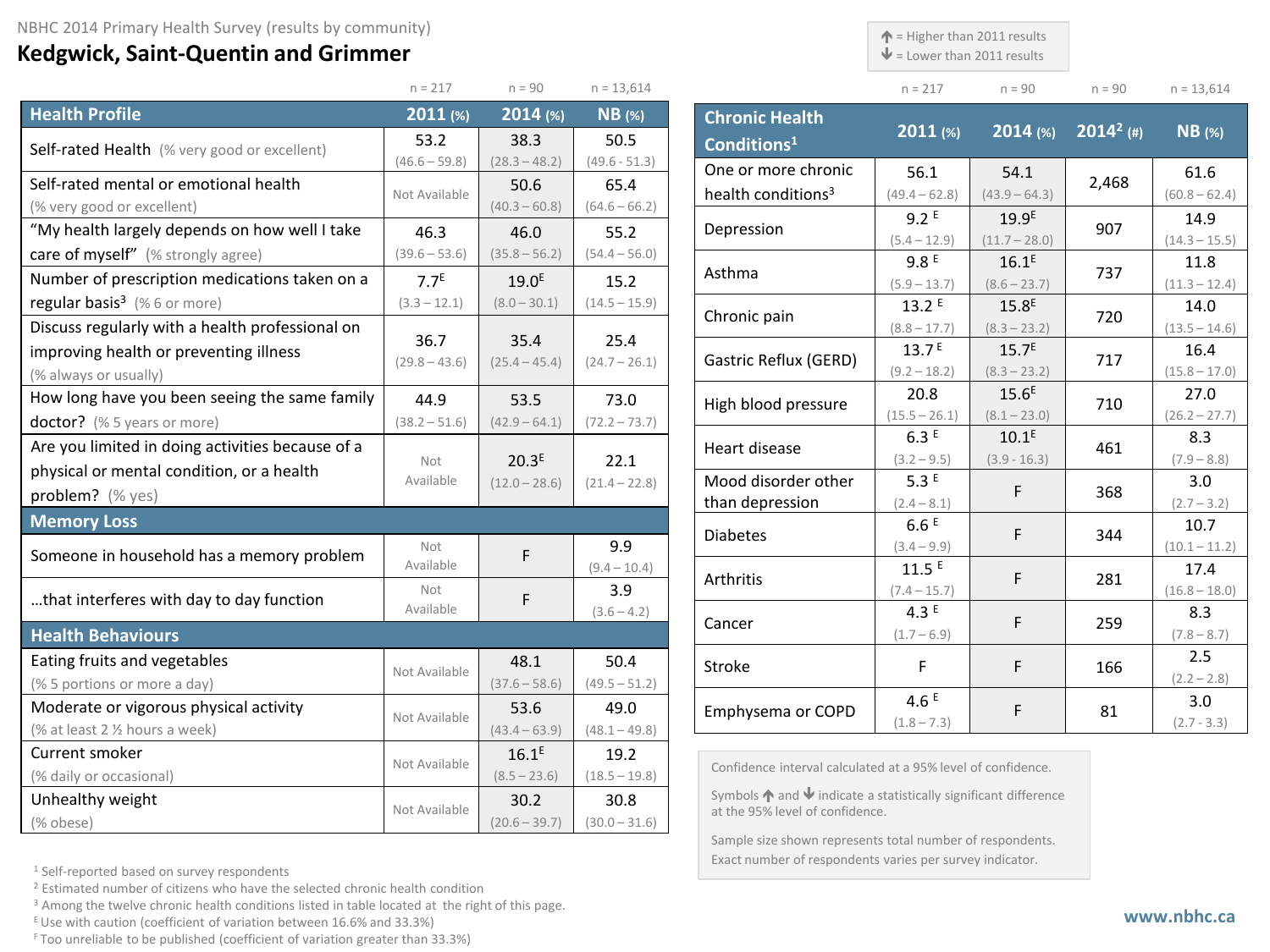|                        | NBHC 2014 Primary Health Survey (results by community)<br><b>Kedgwick, Saint-Quentin and Grimmer</b> |                                                                                                                                                                                           | $B =$ Better than 2011 results<br>$W =$ Worse than 2011 results |                             |                                     |                                      |                         |                         |
|------------------------|------------------------------------------------------------------------------------------------------|-------------------------------------------------------------------------------------------------------------------------------------------------------------------------------------------|-----------------------------------------------------------------|-----------------------------|-------------------------------------|--------------------------------------|-------------------------|-------------------------|
|                        |                                                                                                      |                                                                                                                                                                                           |                                                                 |                             | $n = 217$                           | $n=90$                               | 1 to 33                 | $n=13,614$              |
|                        |                                                                                                      | <b>Primary Health Indicator</b>                                                                                                                                                           |                                                                 |                             | 2011                                | 2014                                 | Rank $2$                | <b>NB</b>               |
|                        |                                                                                                      | <b>Accessibility</b><br>The ability of patients/clients to obtain care/service at the right place and the right time, based on respective needs, in the official language of their choice |                                                                 |                             |                                     |                                      |                         |                         |
|                        | $A-1$                                                                                                | Has a personal family doctor (% yes)                                                                                                                                                      |                                                                 |                             | 93.2<br>$(89.9 - 96.5)$             | 84.9<br>$(77.6 - 92.2)$              | 30                      | 92.1<br>$(91.7 - 92.5)$ |
|                        | $A-2$                                                                                                | <b>Calling family doctor's office during regular practice hours</b> (% very easy or somewhat easy)                                                                                        |                                                                 |                             | 83.7<br>$(78.6 - 88.8)$             | 60.3<br><b>W</b><br>$(49.9 - 70.7)$  | 33                      | 78.3<br>$(77.6 - 79.0)$ |
| Personal Family Doctor | $A-3$                                                                                                | Family doctor has extended office hours (after 5pm or on weekends) (% yes)                                                                                                                |                                                                 |                             | Not available                       | F                                    |                         | 16.2<br>$(15.6 - 16.8)$ |
|                        | $A - 4$                                                                                              | Family doctor has an after-hour arrangement when office is closed (% yes)                                                                                                                 |                                                                 | 27.0<br>$(20.9 - 33.1)$     | $23.5^E$<br>$(14.5 - 32.5)$         | $\overline{7}$                       | 18.2<br>$(17.5 - 18.9)$ |                         |
|                        |                                                                                                      | How quickly appointment can be made with family doctor                                                                                                                                    |                                                                 | (% on same day or next day) | 23.8<br>$(17.9 - 29.7)$             | F                                    |                         | 30.1<br>$(29.3 - 30.9)$ |
|                        | $A-5$                                                                                                |                                                                                                                                                                                           | (% within 5 days)                                               |                             | 32.6<br>$(25.7 - 39.6)$             | 21.8 <sup>E</sup><br>$(12.2 - 31.4)$ | 33                      | 60.3<br>$(59.4 - 61.2)$ |
|                        | $A-6$                                                                                                | Nurse working with family doctor who is regularly involved in health care $(\%$ yes)                                                                                                      |                                                                 |                             | 14.5 <sup>E</sup><br>$(9.7 - 19.2)$ | 24.6 <sup>E</sup><br>$(15.4 - 33.8)$ | 21                      | 27.5<br>$(26.7 - 28.3)$ |
|                        | $A-7$                                                                                                | Has access to a <b>primary health team</b> <sup>3</sup> (% yes)                                                                                                                           |                                                                 |                             | 39.8<br>$(33.3 - 46.3)$             | 35.2<br>$(25.4 - 45.0)$              | 8                       | 28.5<br>$(27.8 - 29.2)$ |
|                        | $A-8$                                                                                                | Wait time at the hospital emergency department (% less than 4 hours)                                                                                                                      |                                                                 |                             | 84.1<br>$(77.9 - 90.3)$             | 89.5<br>$(81.9 - 97.1)$              | 3                       | 73.9<br>$(72.7 - 75.1)$ |
|                        | $A-9$                                                                                                | How often citizens received the health care service they needed in the                                                                                                                    |                                                                 | English $4$                 | F                                   | F                                    |                         | 95.2<br>$(94.8 - 95.6)$ |
|                        |                                                                                                      | official language of their choice<br>(% who always received service in language of preference)                                                                                            |                                                                 | French <sup>4</sup>         | 90.2<br>$(85.9 - 94.5)$             | 94.2<br>$(89.3 - 99.1)$              |                         | 72.6<br>$(71.0 - 74.2)$ |

 $2$  Indicator rank across 33 communities, from best (1) to worst (33)

<sup>3</sup> Primary health team: Has access to a family doctor and has access to either a nurse practitioner or a nurse or other health professionals at their family doctor's office

 $\frac{1}{2}$  Use with caution (coefficient of variation between 16.7% and 33.3%)

<sup>F</sup> Too unreliable to be published (coefficient of variation greater than 33.3%)

Confidence interval calculated at a 95% level of confidence.

Symbols **B** and **W** indicate a statistically significant difference at the 95% level of confidence.

Sample size shown represents total number of respondents. Exact number of respondents varies per survey indicator.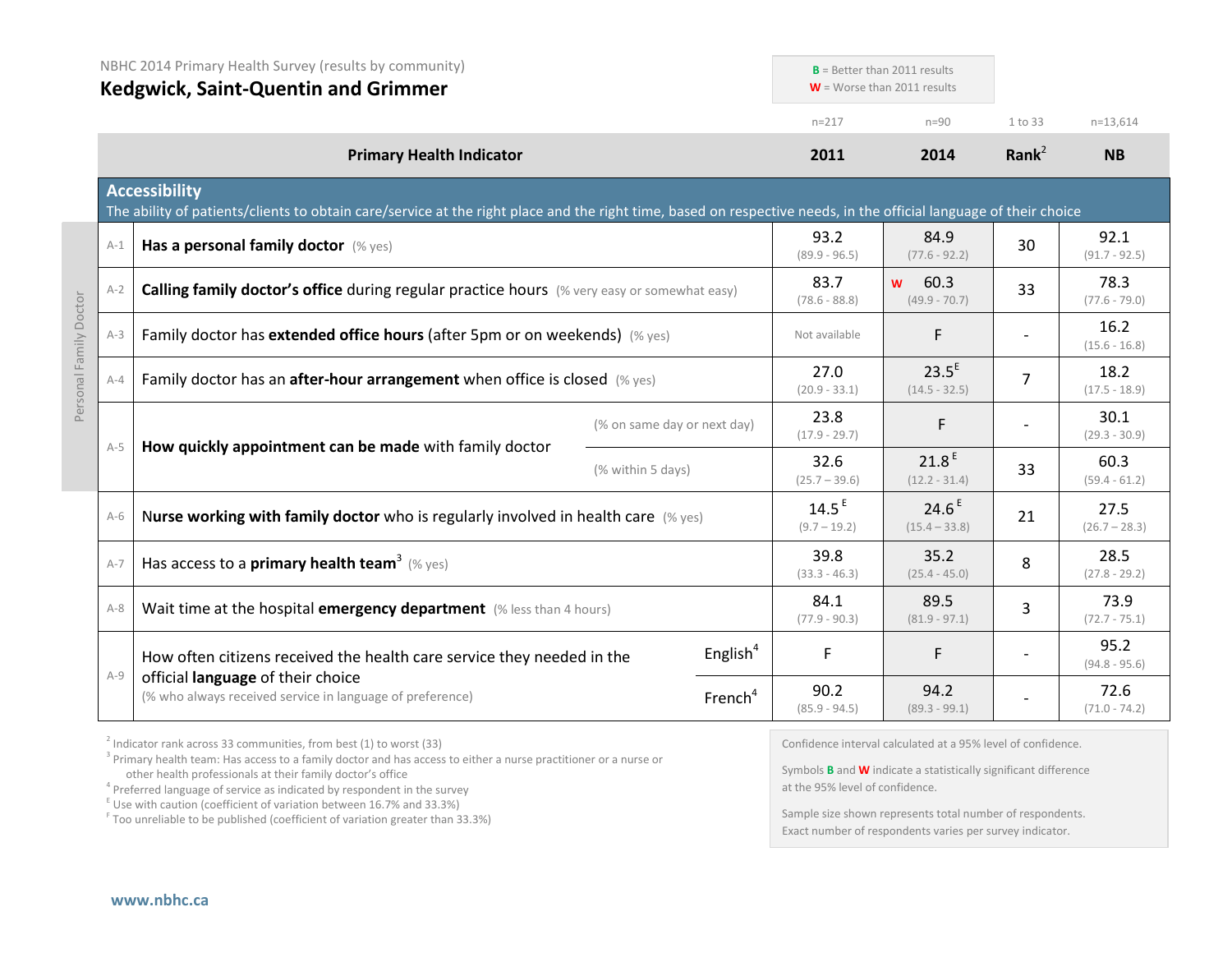| NBHC 2014 Primary Health Survey (results by community) |                                                                                                                                                               | $B =$ Better than 2011 results<br>$W =$ Worse than 2011 results |                                                              |          |                            |
|--------------------------------------------------------|---------------------------------------------------------------------------------------------------------------------------------------------------------------|-----------------------------------------------------------------|--------------------------------------------------------------|----------|----------------------------|
|                                                        | <b>Kedgwick, Saint-Quentin and Grimmer</b>                                                                                                                    |                                                                 |                                                              |          |                            |
|                                                        |                                                                                                                                                               | $n = 217$                                                       | $n = 90$                                                     | 1 to 33  | $n=13,614$                 |
|                                                        | <b>Primary Health Indicator</b>                                                                                                                               | 2011                                                            | 2014                                                         | Rank $2$ | <b>NB</b>                  |
|                                                        | <b>Appropriateness</b><br>Care/service provided is relevant to the patients'/clients' needs and based on established standards                                |                                                                 |                                                              |          |                            |
| $Q-1$                                                  | Adults 65 and over who received their flu shot in the last year $(\%$ yes)                                                                                    | Not available                                                   | F                                                            |          | 70.6<br>$(69.2 - 72.0)$    |
| $Q-2$                                                  | Adults with one or more of four select chronic health conditions <sup>5</sup> who had<br><b>measurements for blood pressure</b> in the past 12 months (% yes) | 94.1<br>$(88.6 - 99.5)$                                         | 80.2<br>$(63.6 - 96.8)$                                      | 32       | 91.3<br>$(90.6 - 92.0)$    |
| $Q-3$                                                  | Adults with one or more of four select chronic health conditions <sup>5</sup> who had<br><b>measurements for cholesterol</b> in the past 12 months (% yes)    | 74.8<br>$(64.7 - 84.9)$                                         | 79.9<br>$(63.2 - 96.6)$                                      | 10       | 76.3<br>$(75.2 - 77.4)$    |
| $Q - 4$                                                | Adults with one or more of four select chronic health conditions <sup>5</sup> who had<br><b>measurements for blood sugar in the past 12 months</b> (% yes)    | 68.2<br>$(57.2 - 79.1)$                                         | 71.3<br>$(52.4 - 90.2)$                                      | 22       | 73.9<br>$(72.8 - 75.0)$    |
| $Q-5$                                                  | Adults with one or more of four select chronic health conditions <sup>5</sup> who had<br><b>measurements for body weight</b> in the past 12 months (% yes)    | 63.5<br>$(52.5 - 74.6)$                                         | 62.3 <sup>E</sup><br>$(42.1 - 82.5)$                         | 12       | 59.3<br>$(58.0 - 60.6)$    |
| $Q-6$                                                  | How often family doctor helps citizens coordinate the care from other health care<br>providers and places (% always)                                          | 60.5<br>$(52.1 - 68.8)$                                         | 62.9<br>$(49.3 - 76.5)$                                      | 31       | 70.7<br>$(69.7 - 71.7)$    |
|                                                        | <b>Effectiveness</b><br>Care/service, intervention or action achieves the desired results                                                                     |                                                                 |                                                              |          |                            |
| $Q - 7$                                                | Citizens with a chronic health condition <sup>7</sup> who are confident in controlling and managing<br>their health condition (% very confident)              | 44.3<br>$(36.0 - 52.6)$                                         | $35.1^E$<br>$(21.7 - 48.5)$                                  | 32       | 42.2<br>$(41.2 - 43.2)$    |
| <b>Safety</b>                                          | Potential risks of an intervention or the environment are avoided or minimized                                                                                |                                                                 |                                                              |          |                            |
| $O - 8$                                                | Citizens with a chronic health condition <sup>7</sup> who know what each of their prescribed<br><b>medications do</b> (% strongly agree)                      | 31.0<br>$(22.3 - 39.7)$                                         | 19.8 <sup>E</sup><br>$(7.0 - 32.6)$                          | 32       | 47.7<br>$(46.6 - 48.8)$    |
| $Q - 9$                                                | Was harmed due to a medical error or mistake as a result of health care services<br>received in the last 12 months (excluding hospital stay) (% yes)          | $5.3^{E,6}$<br>$(2.2 - 8.3)$                                    | F                                                            |          | $2.7^{6}$<br>$(2.4 - 3.0)$ |
|                                                        | $3$ Indicator rank across 33 communities, from best (1) to worst (33)                                                                                         |                                                                 | Confidence interval calculated at a 95% level of confidence. |          |                            |

<sup>5</sup> Self-reported by respondent: Diabetes, heart disease, stroke or high blood pressure

 $6$  For this type of indicator, a "better" result is achieved when the indicator has a "lower" value

<sup>7</sup> Self-reported by respondent: Arthritis, asthma, cancer, chronic pain, depression, diabetes, emphysema or COPD,

gastric reflux (GERD), heart disease, high blood pressure or hypertension, mood disorder other than depression, or stroke E Use with caution (coefficient of variation between 16.7% and 33.3%)

<sup>F</sup> Too unreliable to be published (coefficient of variation greater than 33.3%)

Confidence interval calculated at a 95% level of confidence.

Symbols **B** and **W** indicate a statistically significant difference at the 95% level of confidence.

Sample size shown represents total number of respondents. Exact number of respondents varies per survey indicator.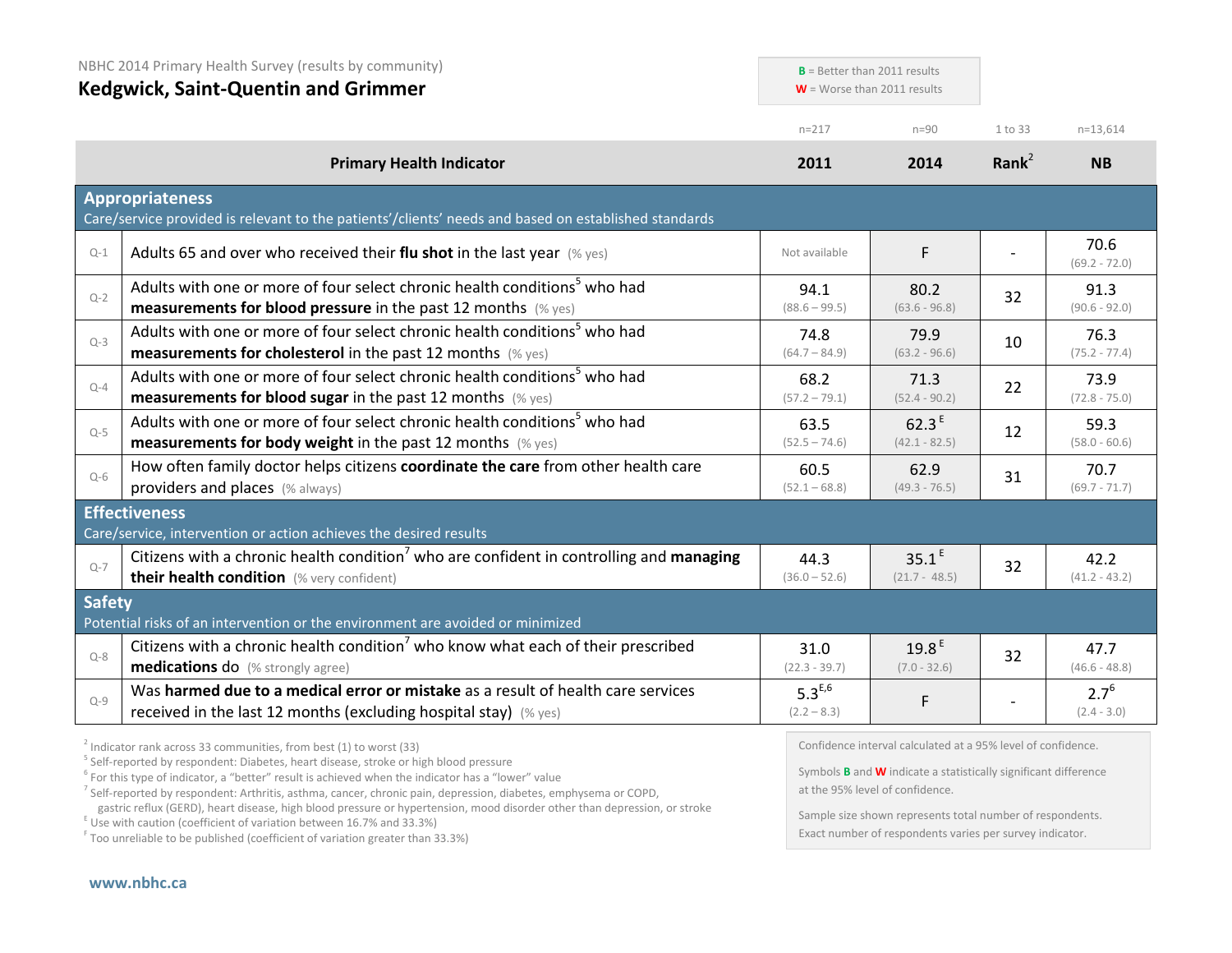| NBHC 2014 Primary Health Survey (results by community)<br><b>Kedgwick, Saint-Quentin and Grimmer</b> |                                                                                                                            | $B =$ Better than 2011 results<br>$W =$ Worse than 2011 results |                                      |                          |                               |
|------------------------------------------------------------------------------------------------------|----------------------------------------------------------------------------------------------------------------------------|-----------------------------------------------------------------|--------------------------------------|--------------------------|-------------------------------|
|                                                                                                      |                                                                                                                            | $n = 217$                                                       | $n=90$                               | 1 to 33                  | $n=13,614$                    |
|                                                                                                      | <b>Primary Health Indicator</b>                                                                                            | 2011                                                            | 2014                                 | Rank $2$                 | <b>NB</b>                     |
|                                                                                                      | <b>Efficiency</b><br>Achieving the desired results with the most cost-effective use of resources                           |                                                                 |                                      |                          |                               |
| $Q - 10$                                                                                             | Model of care used most often when sick or in need of care from a health professional<br>(% hospital emergency department) | $59.4^{6}$<br>$(52.8 - 66.0)$                                   | $60.6^6$<br>$(50.6 - 70.6)$          | 33                       | $11.5^{6}$<br>$(11.0 - 12.0)$ |
| $Q - 11$                                                                                             | Has used Tele-Care or other telephone information lines in the last 12 months (% yes)                                      | 7.1 <sup>E</sup><br>$(3.7 - 10.5)$                              | F                                    | $\overline{\phantom{a}}$ | 7.4<br>$(7.0 - 7.8)$          |
|                                                                                                      | <b>Use of services</b><br>Using primary health services in the last 12 months                                              |                                                                 |                                      |                          |                               |
| $U-1$                                                                                                | Visited a personal family doctor (% yes)                                                                                   | 70.7<br>$(64.6 - 76.8)$                                         | 69.0<br>$(59.4 - 78.6)$              | 32                       | 80.3<br>$(79.6 - 81.0)$       |
| $U-2$                                                                                                | Visited a hospital emergency department (% yes)                                                                            | 60.9<br>$(54.4 - 67.4)$                                         | 64.6<br>$(54.8 - 74.4)$              | 1                        | 41.3<br>$(40.5 - 42.1)$       |
| $U-3$                                                                                                | Visited a specialist (% yes)                                                                                               | Not available                                                   | 44.7<br>$(34.5 - 54.9)$              | 33                       | 56.4<br>$(55.6 - 57.2)$       |
| $U - 4$                                                                                              | Visited an after-hours clinic or a walk-in clinic (% yes)                                                                  | 6.9 <sup>E</sup><br>$(3.5 - 10.3)$                              | $13.7^E$<br>$(6.6 - 20.8)$           | 25                       | 24.3<br>$(23.6 - 25.0)$       |
| $U-5$                                                                                                | Visited an alternative practitioner (% yes)                                                                                | Not available                                                   | 25.5 <sup>E</sup><br>$(16.6 - 34.4)$ | 14                       | 25.2<br>$(24.5 - 25.9)$       |
| $U-6$                                                                                                | Visited a community health centre (% yes)                                                                                  | F                                                               | F                                    |                          | 6.9<br>$(6.5 - 7.3)$          |
| $U-7$                                                                                                | Used ambulance services (% yes)                                                                                            | F                                                               | F                                    |                          | 5.7<br>$(5.3 - 6.1)$          |
| $U-8$                                                                                                | Visited a nurse practitioner (% yes)                                                                                       | F                                                               | 10.8 <sup>E</sup><br>$(4.4 - 17.2)$  | 9                        | 7.7<br>$(7.3 - 8.1)$          |
| $U-9$                                                                                                | Visited a health professional at a private clinic (% yes)                                                                  | Not available                                                   | 24.0 <sup>E</sup><br>$(15.3 - 32.7)$ | 15                       | 23.7<br>$(23.0 - 24.4)$       |

 $2$  Indicator rank across 33 communities. Under "efficiency" the rank is from best (1) to worst (33). Under "use of services" the rank is from highest (1) to lowest (33).

<sup>6</sup> For this type of indicator, a "better" result is achieved when the indicator has a "lower" value  $E$ <sup>E</sup> Use with caution (coefficient of variation between 16.7% and 33.3%)

 $F$  Too unreliable to be published (coefficient of variation greater than 33.3%)

Confidence interval calculated at a 95% level of confidence.

Symbols **B** and **W** indicate a statistically significant difference at the 95% level of confidence.

Sample size shown represents total number of respondents. Exact number of respondents varies per survey indicator.